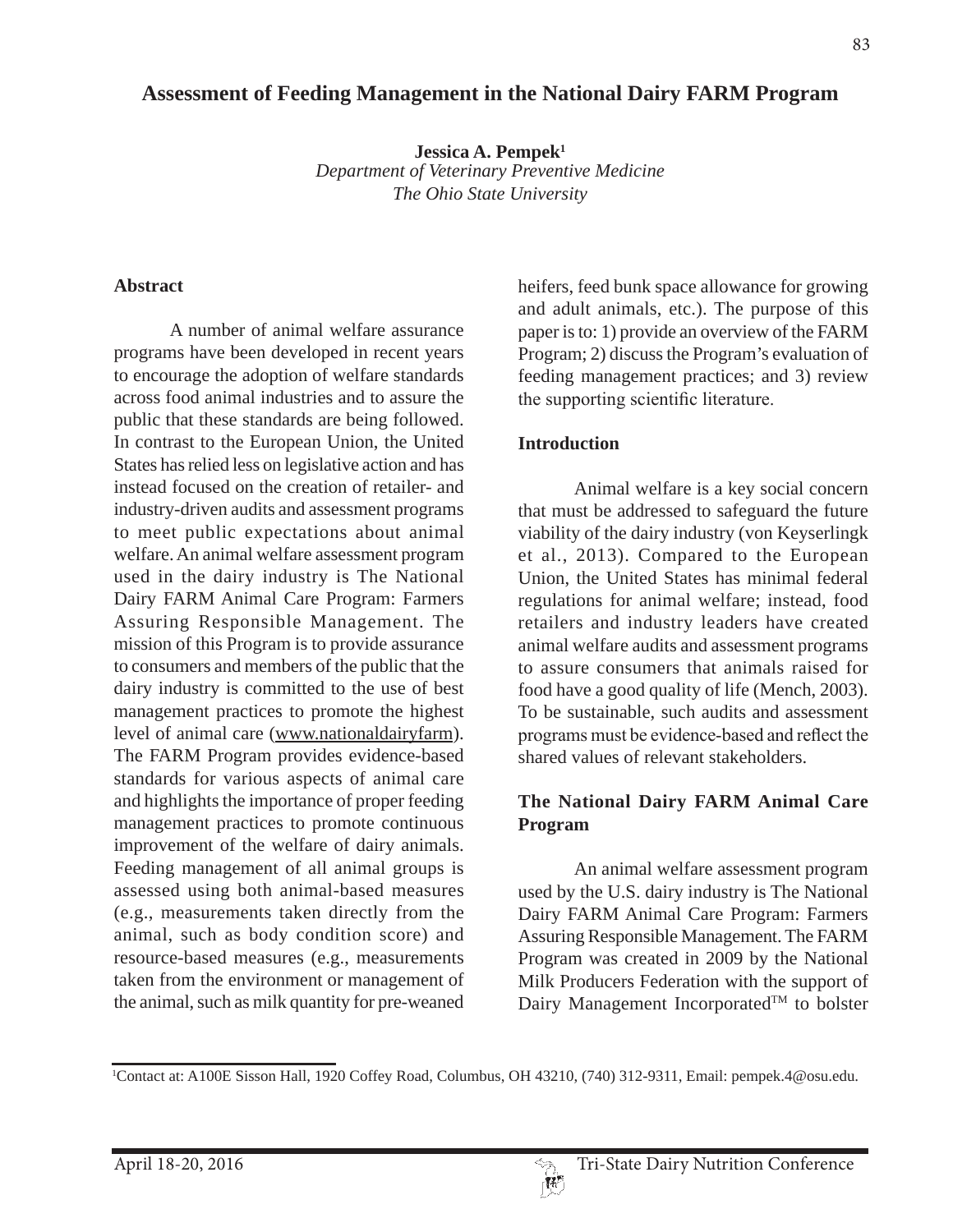consumer confidence and demonstrate the dairy industry's commitment to animal care. The Program is an animal welfare assurance program that promotes a continuous improvement process to encourage the participation of dairy producers nationwide. According to the FARM Program, their basic standards and guidelines are evidencebased and incorporate the views of various stakeholder groups, as the Program's Technical Writing Group is comprised of animal welfare scientists, veterinarians, cooperative members, and dairy producers (NMPF, 2015). Further, the Program incorporates the use of third-party verification (e.g., external evaluations conducted by trained individuals who do not have a conflict of interest with the operation or the outcome of the program) to promote social confidence and document the integrity of the Program's animal care standards and their on-going evaluation.

## **FARM Assessment of Feeding Management**

The criteria for assessing animal welfare are generally divided into those that describe the physical environment and resources available to the animal (resource-based measures) and those that describe the state of the animal (animalbased measures; Mench, 2003). The FARM Program includes animal- and resource-based measures of welfare throughout their animal care standards and guidelines, as they pertain to: 1) nutrition, 2) animal health, 3) environment and facilities, 4) animal handling, movement, and transportation, and 5) special needs animals. This paper will focus on the nutritional component of the FARM Program for newborn and milk-fed dairy calves, growing heifers, and cows.

# *Evaluation procedure*

After a dairy producer (e.g., individual producer, cooperative member) has shown interest in the FARM Program, the evaluator will contact the producer and schedule a date to conduct the on-farm evaluation. On the day of the evaluation, evaluators will first conduct a short 'entrance interview' with the producer to communicate the goals of the Program and provide an overview of the evaluation procedure. Evaluators will then use the Management Checklists provided in the Animal Care Reference Manual to conduct the site evaluation and complete animal observations (NMPF, 2013). After the evaluation is complete, evaluators review their findings, calculate observation numbers, and meet with the producer for a 'closing meeting' to discuss strengths of the operation and review areas of improvement, if necessary.

## **Animal-Based Measures of Nutrition**

## *Body condition score*

A direct method for assessing feeding management practices on-farm is to evaluate the condition of animals. A body condition score (**BCS**) is an assessment of the proportion of body fat an animal possesses and has been recognized by animal scientists and dairy producers as a means to assess feeding management practices (Roche et al., 2009). The FARM Program assigns BCS ( $1 = \text{thin to } 5 = \text{fat}$ ; whole point increments) based on visual appraisal of the animal. Extreme BCS (either too thin or too fat) reflects an increased risk of compromised animal welfare (e.g., Roche et al., 2009). Emaciation increases the animal's risk of mild or severe lameness (Randall et al., 2015), and lower calving BCS is associated with reduced production (Waltner et al., 1993) and reproduction (e.g., Heuer et al., 1999). The FARM Program requires dairy producers to take corrective action for animals that receive a BCS score of 1. The Program goal for BCS in a herd is that 99% or more of all classes of animals score 2 or more.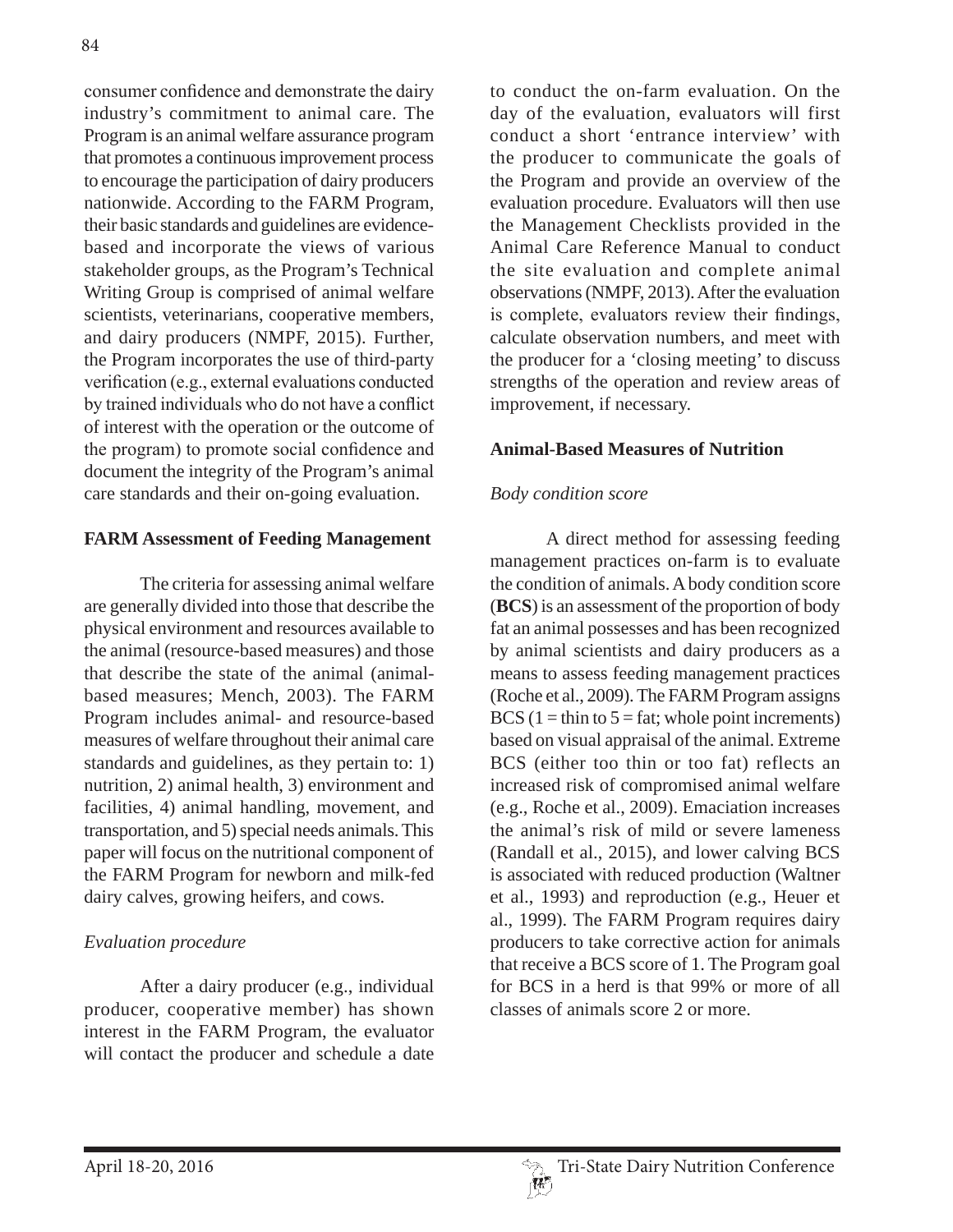Overconditioning predisposes cows to increased risk of periparturient metabolic disorders (ketosis: Gillund et al., 2001; milk fever: Roche and Berry, 2006; displaced abomasum: Dyk, 1995) and impaired reproduction (Roche et al., 2007). Further, BCS is negatively associated with DMI, particularly during the transition period (Roche et al., 2008). Although overconditioning is not directly assessed per the FARM Program, evaluators should consider the nutritional consequences of both BCS extremes. If necessary, high BCS can be scored separately from low BCS and discussed with the dairy producer during the closing meeting.

### **Resource-based Measures of Nutrition**

### *Newborn and milk-fed dairy calves*

The FARM Program considers a number of resource-based measures of feeding management practices on-farm. To provide clarity, the Program's assessment questions will first be provided, followed by a brief review of the supporting scientific literature.

Do "*all calves receive colostrum or colostrum replacer soon after birth, even if transported off the farm*" (NMPF, 2013, p. 15)? Colostrum management directly influences calf health and survival (Godden, 2008). During the on-farm data collection portion of the assessment, FARM Program evaluators are trained to look for evidence of proper colostrum management (e.g., written standard operating procedures, colostrometer, Brix refractometer, etc.). Components of a successful colostrum management program include: 1) calves should ingest their first meal of colostrum within 6 hr of birth; 2) colostrum should be of high quality (IgG concentration greater than 50  $g/L$ ); and 3) calves should receive 4 qt (or 10 % body weight (**BW**), whichever is greater) of high quality colostrum within 12 hr of birth (Davis

and Drackley, 1998). Dairy producers are also encouraged to work with their veterinarian to measure prevalence of failure of passive transfer (**FPT**) to assess colostrum management practices; calves are defined as having FPT if serum IgG concentration is  $\langle 10 \text{ g/L} \rangle$  when sampled between 24 and 48 hr of birth (Quigley, 2004).

Do "c*alves receive a volume and quality of milk or milk replacer to maintain health, growth, and vigor until weaned or marketed*" (NMPF, 2013, p. 15)? The FARM Program emphasizes the benefits of increased milk allowance for calves during the pre-weaning period. Per the Program's Animal Care Reference Manual (2013, p. 15), "Feeding only four quarts per day of milk or milk replacer equivalent does not allow the calf to meet its nutritional requirements for maintenance, growth and development." Holstein calves ingest 10.6 qt or more of whole milk per day when offered ad libitum (Jasper and Weary, 2002; von Keyserlingk et al., 2004), approximately twice the conventional milk allowance of 10% BW (Drackley, 2008). As a result of higher milk intake, ad libitum-fed calves have higher pre-weaning (0 to 36 d of age) average daily gain (**ADG**) compared to calves fed 5.3 qt/day (1.72 versus  $1.06 \pm 0.11$ ) lb/day, respectively; Jasper and Weary, 2002). Similar weight gains have also been reported in calves fed milk ad libitum versus 10% BW (Appleby et al., 2001) and calves fed 20 versus 10% BW (Khan et al., 2007). Further, increased growth rates early in life have been associated with long-term benefits, such as reduced calving age (Raeth-Knight et al., 2009) and higher firstlactation milk yield (Soberon et al., 2012).

Providing calves more milk may reduce calf-starter grain intake during the pre-weaning period (Jasper and Weary, 2002). Fortunately, research continues to investigate methods of stimulating solid food intake pre-weaning to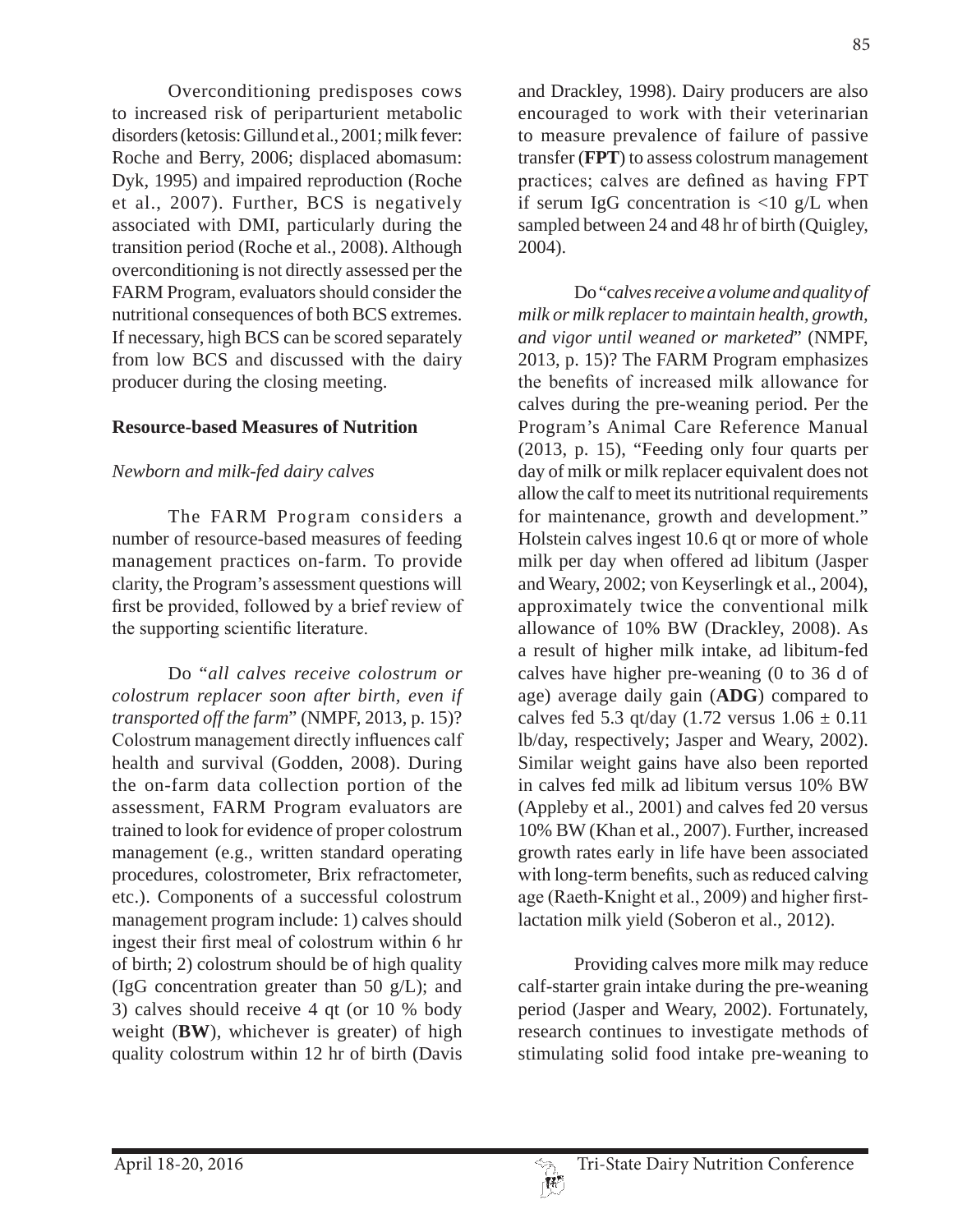reduce potential growth post-weaning (Khan et al., 2007; de Passillé et al., 2011; Khan et al., 2011). For instance, a feeding program where calves were initially offered a high milk allowance  $(20\% \text{ BW})$  during the first 25 days of life gradually diluted milk with water (10% of volume/feeding) until a milk-feeding rate of 10% BW was achieved (day 26 to 30), thus calves were a low milk allowance (10% BW) in the weeks before weaning. This step-down milkfeeding program increased starter grain and hay intake and allowed calves to be weaned without experiencing a growth lag (Khan et al., 2007). Other approaches to increasing starter intake pre-weaning include group housing with calves of similar age (De Paula Vieira et al., 2010) or with older animals (De Paula Vieira et al., 2012).

Are "*calves offered fresh, palatable starter feed"? Do "calves have access to palatable, clean, fresh water as necessary to maintain proper hydration*" (NMPF, 2013, p. 15)? Although starter and water consumption are not directly assessed per the FARM Program, it is important for evaluators to ensure farms are offering ad libitum starter grain from the first week of life (Drackley, 2008). Evaluators should also examine feeding management protocols and confirm that farms are in compliance with standard operating procedures (**SOP**); for instance, if an SOP states that calves receive starter grain from 3 days of age, evaluators should verify that all calves 3 days of age or older have access to starter grain.

# *Growing heifers and cows*

Do "*rations provide the required nutrients for maintenance, growth, health, and lactation for the appropriate physiological life stage*" (NMPF, 2013, p. 18)? Proper feeding management is necessary to ensure the health and welfare of all dairy animals, and promoting dry matter intake (**DMI**) to support milk production

is the cornerstone of successful dairying (NRC, 2001). The FARM Program encourages consultation with a qualified nutritionist to assist with ration formulation. Evaluators for the Program are encouraged to ask producers if they have an existing relationship with a nutritional consultant, how often they meet, etc. to provide evidence for the answer to this question during the evaluation.

Is "sufficient feed bunk space provided *that allows all animals to feed at the same time"?*  Are "sufficient quantities of feed available for all *animals during a 24 hr period*" (NMPF, 2013, p. 18)? A majority of the literature investigates how changes in nutrient composition impacts DMI; yet, accessibility of feed (e.g., stocking density, feed distribution, etc.,) may be more important than actual amounts of nutrients provided (Grant and Albright, 1995; Grant and Albright, 2001). Thus, the FARM Program guidelines focus on the animal's ability to gain access to the feed bunk. Current industryrecommended best practices with regard to feed bunk space allowance for growing heifers 6-to-12, 12-to-18, and over 18 mo of age is 18, 20, and 24 in of linear feeding space/heifer, respectively (Dairy Calf & Heifer Association, 2010). For lactating cows housed in a freestall barn, at least 24 in of linear feeding space/cow (e.g., 1 headlock/cow) should be provided (Grant and Albright, 2001), and 30 in/cow is currently recommended for dry cows (Nordlund et al., 2006).

Although such recommendations have traditionally been considered adequate, total daily feeding time increases as feed bunk space allowance increases, especially during peak feeding times (e.g., from 25 to 36 in/cow; DeVries and von Keyserlingk, 2005). Cows are highly motivated to access freshly delivered feed (DeVries and von Keyserlingk, 2005). When feeding space is reduced, some cows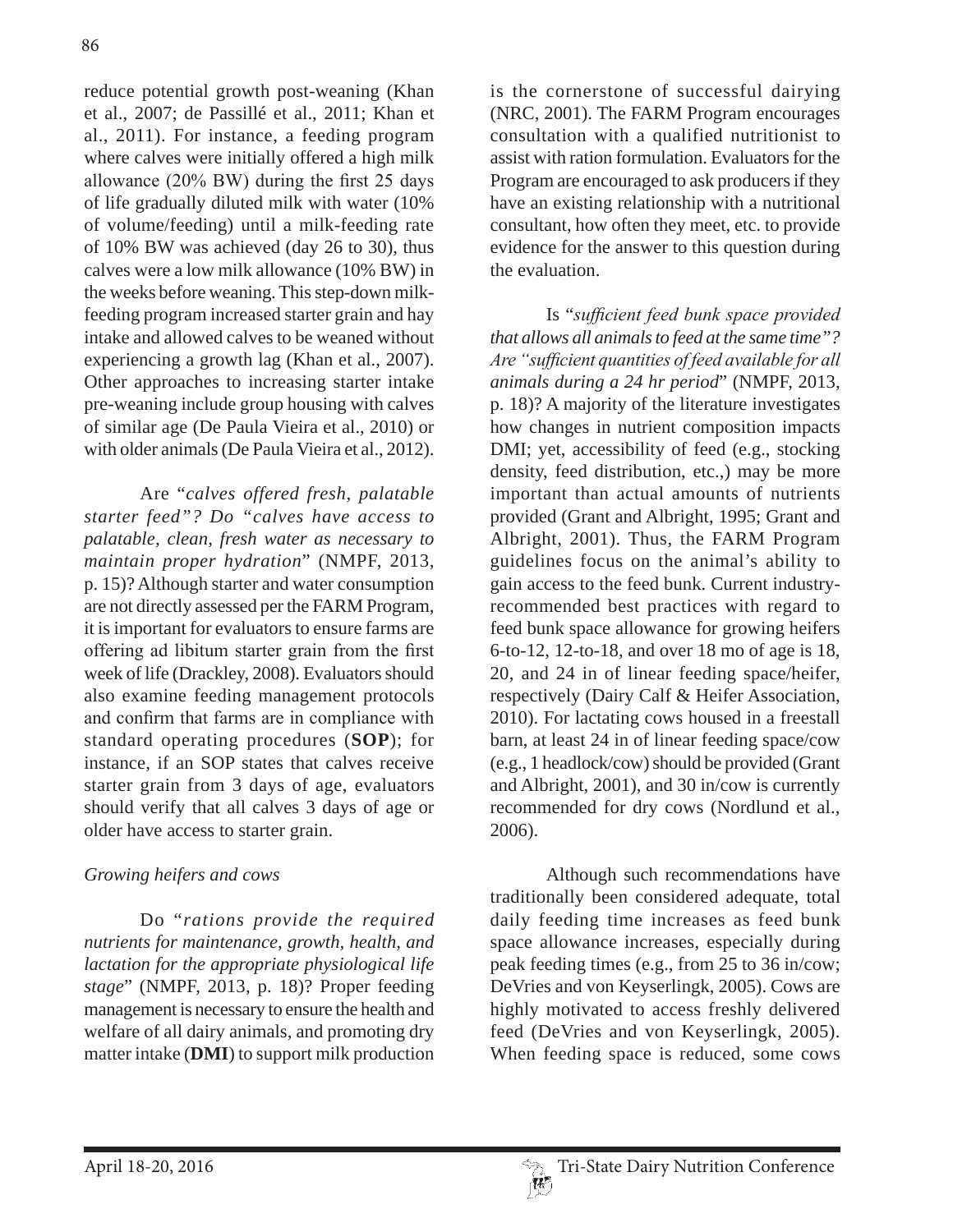may be unable to eat when fresh total mixed ration (**TMR**) is delivered, which consequently shifts feeding time. Cows frequently sort TMR, which reduces feed quality throughout the day (DeVries et al., 2005). Therefore, cows forced to delay feeding due to overstocking may consume a poorer quality diet and be unable to meet their nutritional demands for milk production.

Reduced access to feed increases aggressive interactions and competitive displacements (i.e., an instigated displacement resulting in the complete withdrawal of another animal from the feed bunk) (DeVries and von Keyserlingk, 2006; Huzzey et al., 2006; Proudfoot et al., 2009), which has physiological consequences (Huzzey et al., 2012a, Huzzey et al., 2012b). Overstocking (dry cows: 1 freestall/2 cows and 13.6 in feed bunk space/ cow) increases plasma nonesterified fatty acid (**NEFA**) concentrations and tends to increase fecal cortisol metabolite concentrations (Huzzey et al., 2012b). Cattle with lower displacement indices (e.g., cows that are frequently displaced but have difficulty displacing others) also have the highest (fastest) feeding rates (Proudfoot et al., 2009) and greatest physiological response to the stressor (Huzzey et al., 2012a). Thus, providing increased feeding space improves access to feed and reduces competition at the feed bunk, particularly for subordinate animals (e.g., often heifers).

# **Action Plan**

After the completion of the animal care evaluation, a written Action Plan is developed if improvement is necessary. Action Plans: 1) identify opportunities for improving animal care; 2) facilitate the specific actions needed to implement improvement; and 3) provide a schedule and date for completion. For example, if only 95% of the animals scored 2 or more for BCS in a specific herd, the producer would need to implement an Action Plan to improve individual- and herd-level BCS. The FARM Program recommends that the development of Action Plans should be a collaborative effort between the dairy producer, the evaluator, and the herd veterinarian. It is the responsibility of the FARM Program evaluator to determine whether a follow-up evaluation is necessary to assess improvement.

# **Conclusions**

The mission of The National Dairy FARM Animal Care Program is to provide assurance to consumers that the dairy industry is committed to the highest level of animal care. The Program assesses feeding management of all animal groups through the evaluation of animal- (e.g., BCS) and resource-based measures (e.g., colostrum quality and quantity, feed bunk space allowance, etc). Action Plans are created to improve specific aspects of animal care and continuously improve the welfare of dairy animals in the U.S.

# **References**

Appleby, M.C., D.M. Weary, and B. Chua. 2001. Performance and feeding behaviour of calves on ad libitum milk from artificial teats. Appl. Anim. Behav. Sci. 74:191-201.

Dairy Calf & Heifer Association. 2010. Dairy Calf & Heifer Association Gold Standards II. DCHA. Accessed March 1, 2016. http://www. newpittsburgvetclinic.com/sites/default/files/ DCHA\_Gold\_Standards\_iii\_WEB\_.pdf.

Davis, C.L., and J.K. Drackley. 1998. Liquid feeding programs. Pages 259-282 in The Development, Nutrition, and Management of the Young Calf. Iowa State University Press, Ames, IA.

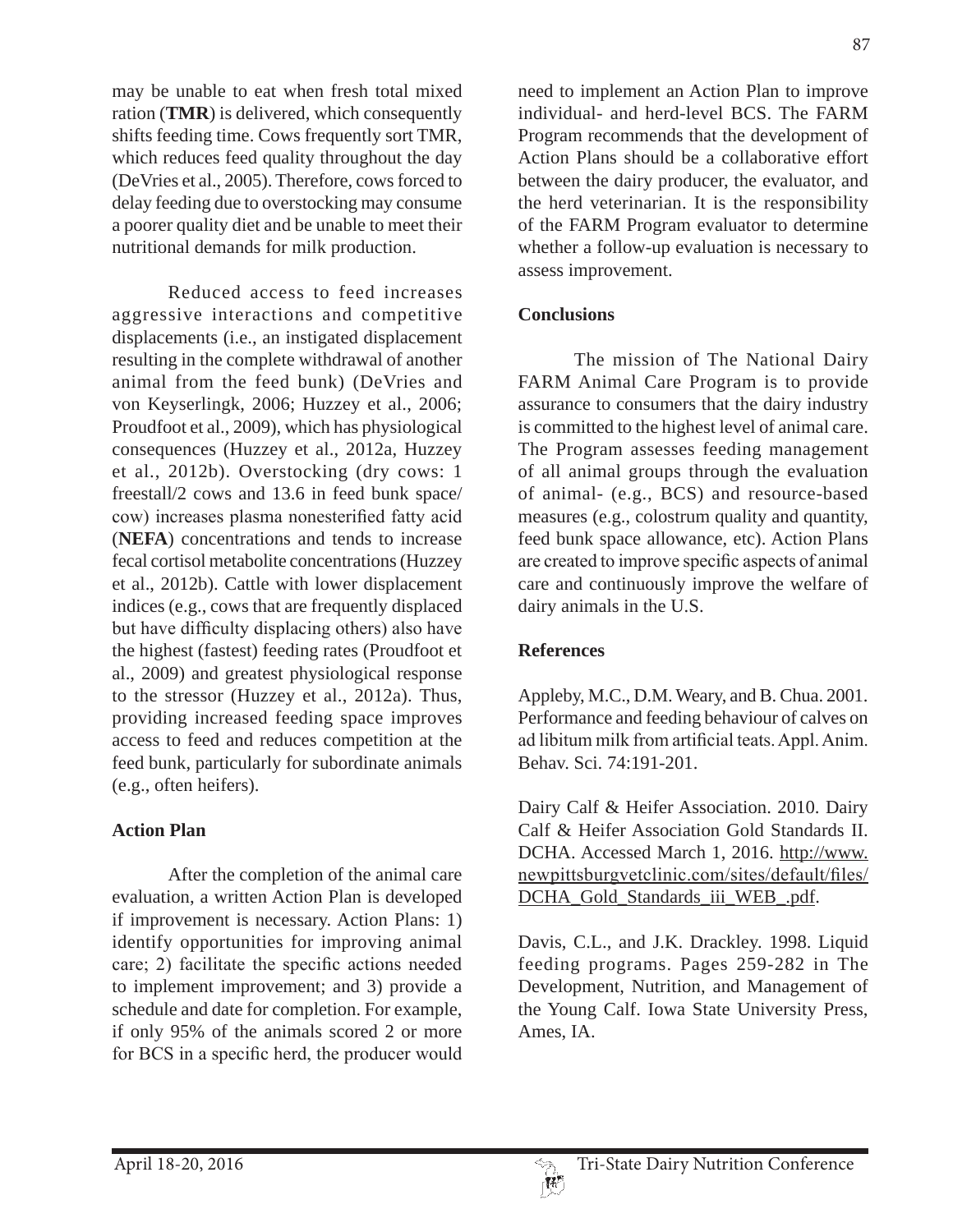de Passillé, A.M., T.F. Borderas, and J. Rushen. 2011. Weaning age of calves fed a high milk allowance by automated feeders: Effects on feed, water, and energy intake, behavioral signs of hunger, and weight gains. J. Dairy Sci. 94:1401–1408.

De Paula Vieira, A., M.A.G. von Keyserlingk, and D.M. Weary. 2010. Effects of pair versus single housing on performance and behaviour of dairy calves before and after weaning from milk. J. Dairy Sci. 93:3079-3085.

De Paula Vieira, A., M.A.G. von Keyserlingk, and D.M. Weary. 2012. Presence of an older weaned companion influences feeding behaviour and improves performance of dairy calves before and after weaning from milk. J. Dairy Sci. 95:3218-3224.

DeVries, T.J., and M.A.G. von Keyserlingk. 2005. Time of feed delivery affects the feeding and lying patterns of dairy cows. J. Dairy Sci. 88:625-631.

DeVries, T.J., M.A.G. von Keyserlingk, and K.A. Beauchemin. 2005. Frequency of feed delivery affects the behavior of lactating dairy cows. J. Dairy Sci. 88:3553-3562.

DeVries, T.J., and M.A.G. von Keyserlingk. 2006. Feed stalls affect the social and feeding behavior of lactating dairy cows. J. Dairy Sci. 89:3522-3531.

Drackley, J.K. 2008. Calf nutrition from birth to breeding. Vet. Clin. Food Anim. 24:55-86.

Dyk, P.B. 1995. The association of prepartum non-esterified fatty acids and body condition with peripartum health problems of 95 Michigan dairy farms. MS Thesis. Michigan State Univ., East Lansing.

Gillund, P., O. Reksen, Y.T. Grohn, and K. Karlberg. 2001. Body condition related to ketosis and reproductive performance in Norwegian dairy cows. J. Dairy Sci. 84:1390–1396.

Godden, S. 2008. Colostrum management for dairy calves. Vet. Clin. Food Anim. 24:19–39. Grant, R. J., and J. L. Albright. 1995. Feeding behavior and management factors during the transition period in dairy cattle. J. Anim. Sci. 73:2791-2803.

Grant, R.J., and J.L. Albright. 2001. Effect of animal grouping on feeding behavior and intake of dairy cattle. J. Dairy Sci. 84 (E. Suppl.):E156-E163.

Heuer, C., Y.H. Schukken, and P. Dobbelaar. 1999. Postpartum body condition score and results from the first test day milk as predictors of disease, fertility, yield, and culling in commercial dairy herds. J. Dairy Sci. 82:295- 304.

Huzzey, J.M., T.J. DeVries, P. Valois, and M.A.G. von Keyserlingk. 2006. Stocking density and feed barrier design affect the feeding and social behavior of dairy cattle. J. Dairy Sci. 89:126-133.

Huzzey, J.M., R.J. Grant, and T.R. Overton. 2012a. Short Communication: Relationship between competitive success during displacements at an overstocked feed bunk and measures of physiology and behavior in Holstein dairy cattle. J. Dairy Sci. 95:4434-4441.

Huzzey, J.M., D.V. Nydam, R.J. Grant, and T.R. Overton. 2012b. The effects of overstocking Holstein dairy cattle during the dry period on cortisol secretion and energy metabolism. J. Dairy Sci. 95:4421-4433.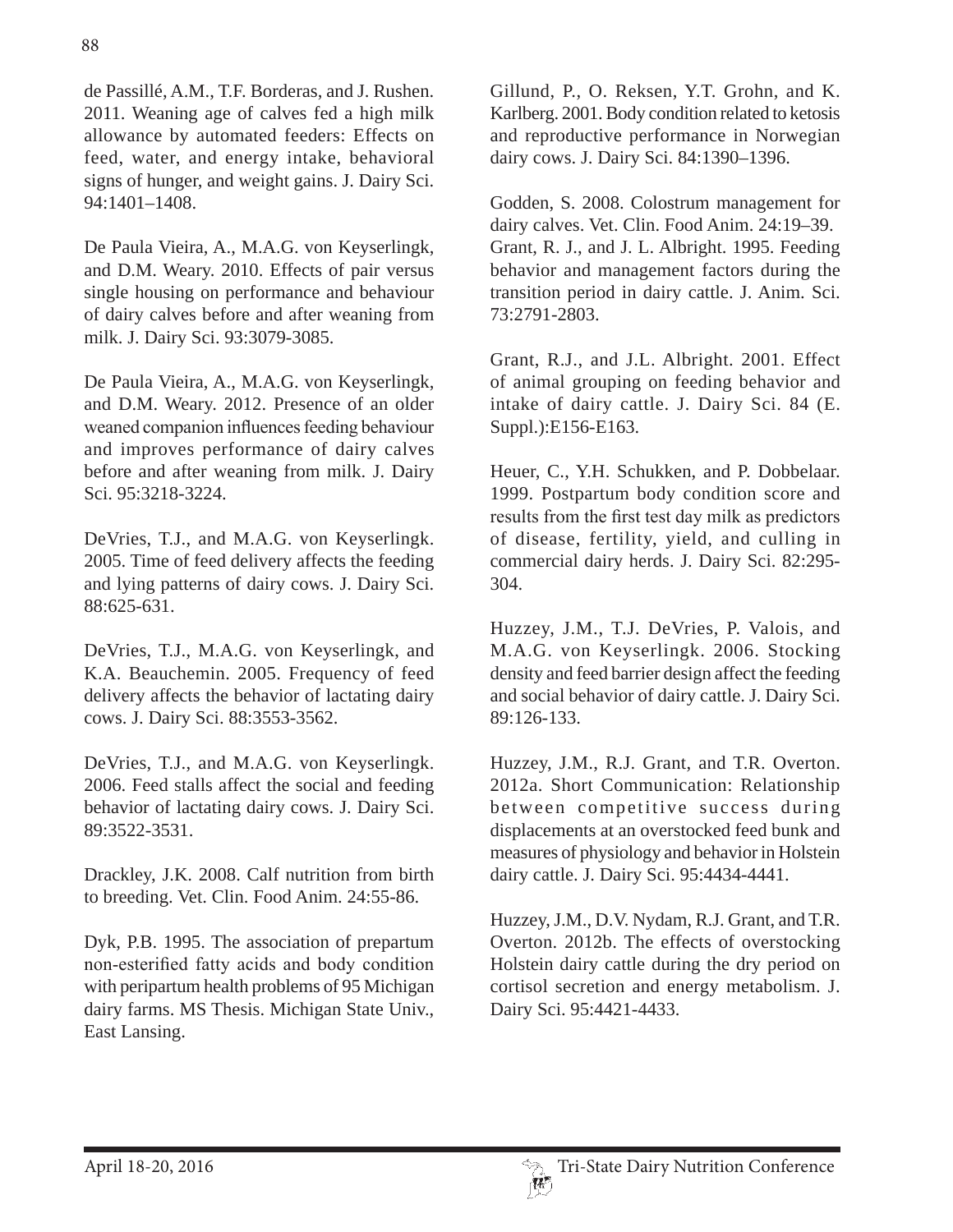Jasper, J., and D. Weary. 2002. Effects of ad libitum milk intake on dairy calves. J. Dairy Sci. 85:3054-3058.

Khan, M.A., H.J. Lee, W.S. Lee, H.S. Kim, S.B. Kim, K.S. Ki, J.K. Ha, H.G. Lee, and Y.J. Choi. 2007. Pre- and postweaning performance of Holstein female calves fed milk through stepdown and conventional methods. J. Dairy Sci. 90:876-885.

Khan, M.A., D.M. Weary, and M.A.G. von Keyserlingk. 2011. Invited review: Effects of milk ration on solid feed intake, weaning and performance in dairy heifers. J. Dairy Sci. 94:1071-1081.

Mench, J.A. 2003. Assessing animal welfare at the farm and group level: A United States perspective. Anim. Welfare 12:493-503.

National Milk Producers Federation (NMPF). 2013. Animal Care Reference Manual. Accessed March 3, 2016. http://nationaldairyfarm.com/ sites/default/files/FARM manual\_2013\_WEB. pdf.

National Milk Producers Federation (NMPF). 2015. National Dairy FARM Program: 2015 Year in Review. Accessed March 3, 2016. http:// www.nationaldairyfarm.com/sites/default/files/ YearInReview\_2015\_FINAL\_WEB.pdf

National Research Council (NRC). 2001. Nutrient Requirements of Dairy Cattle. 7th rev. ed. Natl. Acad. Sci., Washington, DC.

Nordlund, K., N. Cook, and G. Oetzel. 2006. Commingling dairy cows: Pen moves, stocking density, and health. Pages 36–42 in American Association Bovine Practitioners Proc., St. Paul, MN.

Proudfoot, K.L., D.M. Veira, D.M. Weary, and M.A.G. von Keyserlingk. 2009. Competition at the feed bunk changes the feeding, standing, and social behavior of transition dairy cows. J. Dairy Sci. 92:3116–3123.

Quigley, J.D. 2004. The role of oral immunoglobulins in systemic and intestinal immunity of neonatal calves. Iowa State University, Ames, IA. https://www.researchgate. net/publication/247986176. Accessed March 11, 2016.

Raeth-Knight, M., H. Chester-Jones, S. Hayes, J. Linn, R. Larson, D. Ziegler, B. Ziegler, and N. Broadwater. 2009. Impact of conventional or intensive milk replacer programs on Holstein heifer performance through six months of age and during first lactation. J. Dairy Sci. 92:799-809.

Randall, L.V., M.J. Green, M.G.G. Chagunda, C. Mason, S.C. Archer, L.E. Green, and J.N. Huxley. 2015. Low body condition pre- disposes cattle to lameness: An 8-year study of one dairy herd. J. Dairy Sci. 98:3766–3777.

Roche, J.R., and D.P. Berry. 2006. Periparturient climatic, animal, and management factors influencing the incidence of milk fever in grazing systems. J. Dairy Sci. 89:2775–2783.

Roche, J.R., D. Blache, J.K. Kay, D.R. Miller, A.J. Sheahan, and D.W. Miller. 2008. Neuroendocrine and physiological regulation of intake, with particular reference to domesticated ruminant animals. Nutr. Res. Rev. 21:207–234

Roche, J.R., N.C. Friggens, J.K. Kay, M.W. Fisher, K.J. Stafford, and D.P. Berry. 2009. Invited review: Body condition score and its association with dairy cow productivity, health, and welfare. J. Dairy Sci. 92:5769-5801.